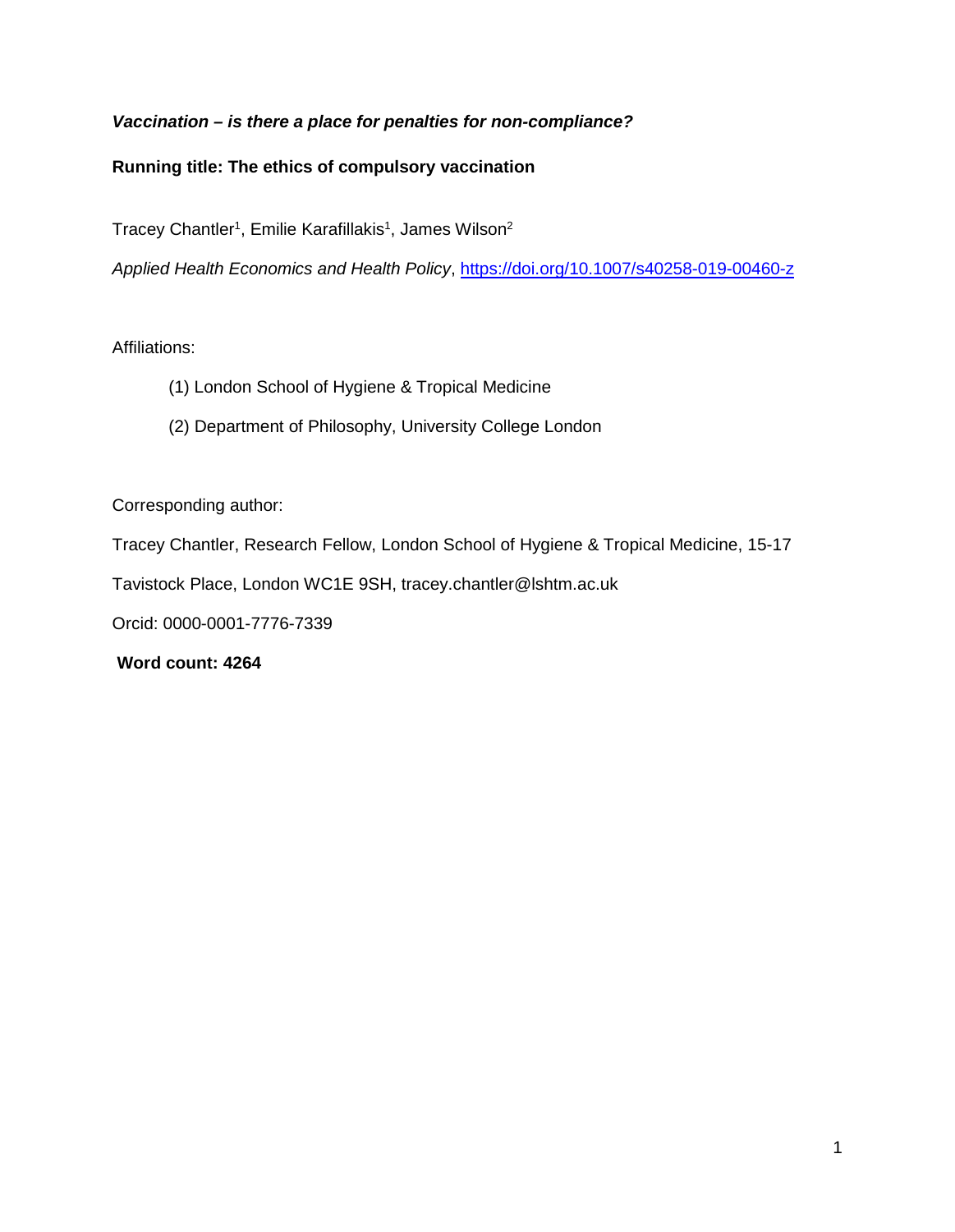## **Abstract**

The introduction of the punitive measures to control outbreaks of measles in Europe has sparked debate and public protest about the ethical justification of penalties and exclusionary processes for non-immunization. This article advances an ethics framework related to compulsory vaccination policies, which we use to analyse three case studies, of mandatory policies that are enforced by fines; of policies that require vaccination for the provision of social goods; and of community led policies in which communities themselves decide how to enforce vaccination compliance. We report on contemporary, ongoing and past measures that have been used to increase vaccine uptake, consider their rational and the related public responses, elaborate on socio-cultural and contextual influences and discuss the ethical justification for mandatory vaccination. We argue for a measured approach that protects fundamental human rights to evidence-based information and medical counsel to support health decision-making and simultaneously raises awareness about the role of immunization in protecting the wider community. We think more emphasis needs to be placed on immunization as a means to promote social good, to reduce harm and protect vulnerable groups.

## **Key points for decision-makers**

- More emphasis needs to be placed on immunization as a moral duty; a means to promote social good, to reduce harm and protect vulnerable groups.
- It is reasonable to restrict access to public institutions (e.g. schools) with appropriate recourse for medical, philosophical and religious exemptions in contexts where vaccination coverage is low and outbreaks are likely.
- Vaccine mandates must be undergirded by tailored and socio-cultural appropriate immunisation information materials and counsel, and complemented by strategies to augment trust in immunisation.

### **Introduction**

The recent introduction of the punitive measures to control outbreaks of measles in Europe and similar action in other parts of the world has sparked debate and public protest about the ethical justification of penalties and exclusionary processes for non-immunization. It remains to be seen if mandatory measures will sufficiently boost vaccination coverage and it would be unwise to assume the measures will achieve the desired outcomes seamlessly(1). For example, Italy saw sizable public protests in 2017 against mandatory vaccination(2). Public resistance to mandatory vaccination has a long history. The enforcement of smallpox vaccination in 1854 in England backfired initially, resulting in a decrease of uptake and increase in smallpox related mortality. Uptake rates improved over time however and other European countries with compulsory smallpox immunization had lower associated mortality rates by the 1870s (3). However, the legal enforcement of smallpox vaccination in England provided significant impetus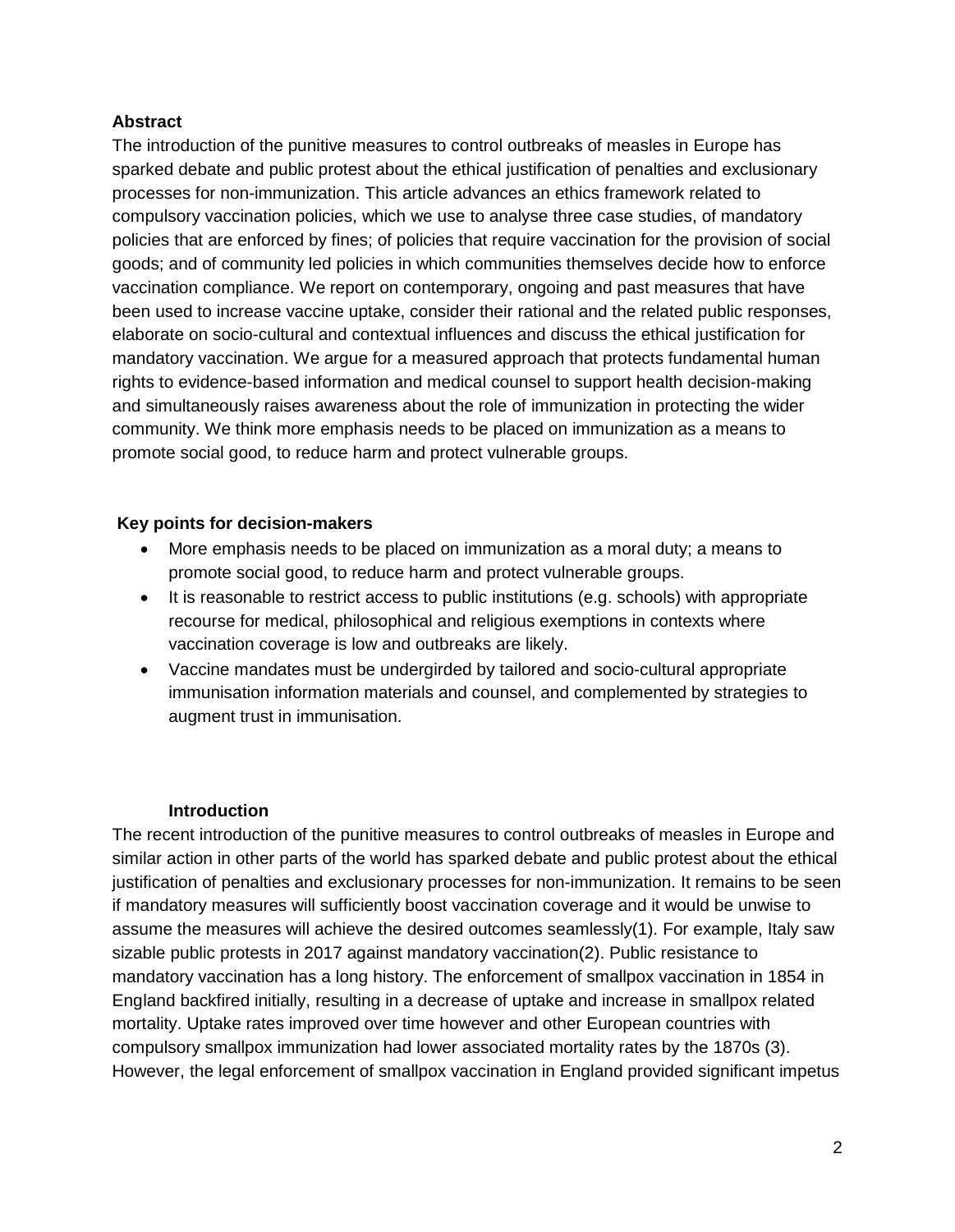for the birth of the anti-vaccination movement in England which was influential in the 19th and start of the 20th century (4, 5).

This article advances an ethics framework related to compulsory vaccination policies, which we use to analyse three case studies, of mandatory policies that are enforced by fines; of policies that require vaccination for the provision of social goods; and of community led policies in which communities themselves decide how to enforce vaccination compliance.

# **Ethics framework**

It is widely accepted that the State has a duty to take measures to curb the spread of communicable diseases, especially where these are diseases of high morbidity and mortality. Such duties can be justified both via the human right to health, and also by the more general consideration that the State has a duty to protect the common good (6-8). In discharging the duty to protect the common good, states need to be mindful of other rights that individuals have. Rights to liberty, to privacy, and to autonomy can all potentially be violated by public health policies that are too single-minded in their protection of public health (9).

Population level vaccination policies present a particularly challenging combination of opportunities and challenges from the perspective of the state. Vaccination is an important opportunity, because it is generally very cost-effective. Where herd immunity can be ensured, it also provides effective ways of protecting the most vulnerable. Vaccination also presents an important challenge, because population level vaccination programmes target those who are asymptomatic, and include in their coverage those who would be at low risk. Moreover, there is a persistent minority in many States with philosophical or religious objections to vaccination.

Different vaccination programmes will have different profiles of risk and benefit. Where a disease is non-communicable (such as tetanus), the benefits of vaccination accrue only to the vaccinated individual; whereas in cases of communicable diseases establishing herd immunity can be is vital, especially when some people are not able to be vaccinated. This means that ethical arguments that might support mandatory measles vaccination will often not support mandatory tetanus vaccination: something that raises interesting ethical questions given that tetanus is often bundled together into a pentavalent vaccine with vaccines for Diphtheria, Hepatitis B, Pertussis, and haemophilus influenzae B(10).

The reasons for inadequate vaccine coverage rates which increases the risk of contracting diseases are manifold. They include the "three C'sCs" of complacency, confidence and convenience. (the three 'Cs'; complacencyComplacency exists where perceived risks of vaccine-preventable diseases are low and immunisation is not deemed a necessary preventative action. Confidence relates to levels of public confidence in the vaccine, providers as well as other actors and the politics surrounding vaccination programmes. , convenienceConvenience encompasses the physical availability, geographic accessibility and affordability of vaccines as well as people's health literacy and ability to understand the value of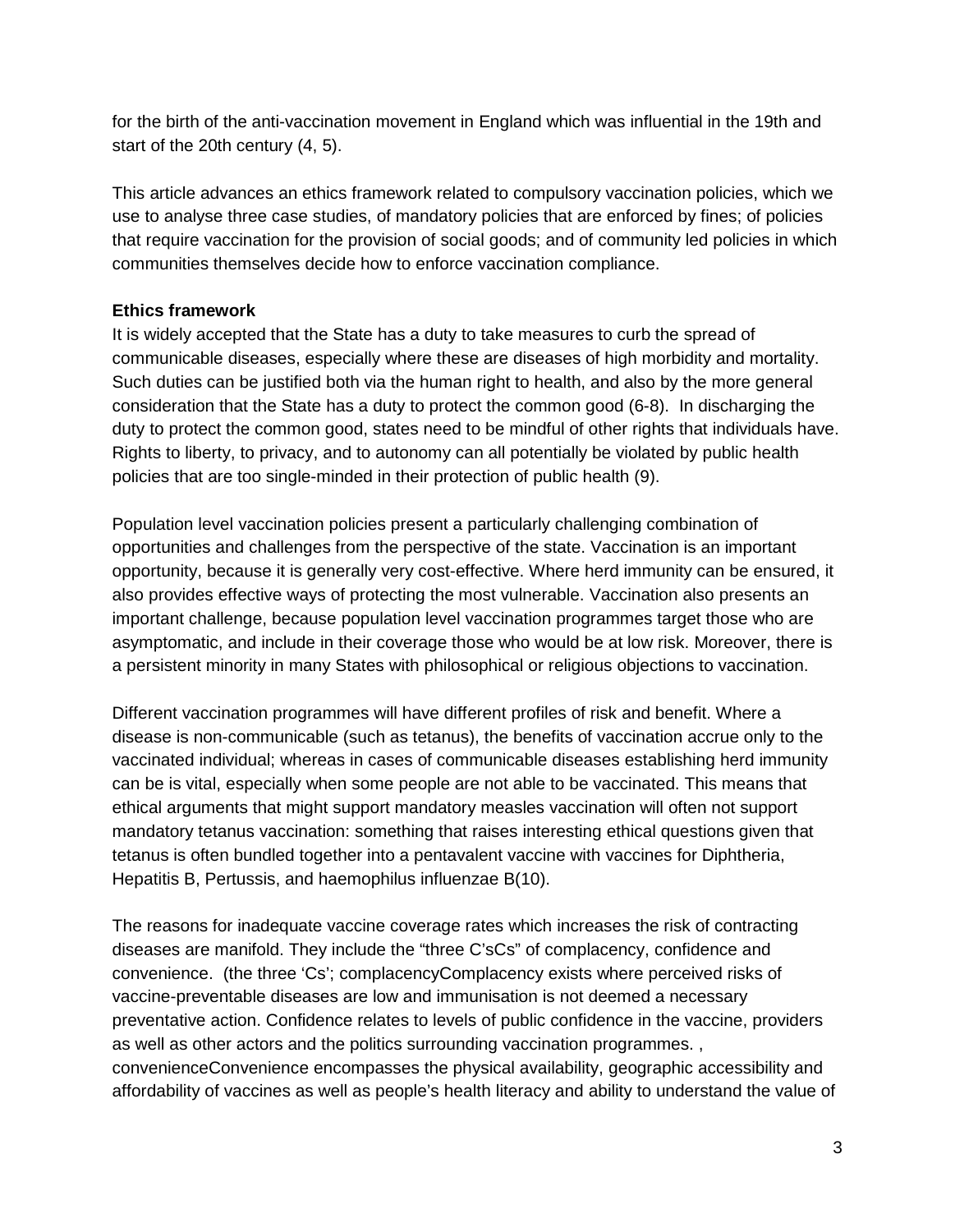immunisation services(11). These factors are viewed as core to vaccine decision-making and related behaviours and are used to help understand why vaccine uptake might be low in some contexts, as such they are constituents of a model of vaccine hesitancy. The continuumspectrum of vaccine hesitancy between full acceptance of vaccines and outright refusal of all vaccines is actually quite broad(11), and as indicated by the three 'Cs' is not only attributable to concerns about vaccination but can also be explained by difficulties in being able to access vaccines. is

The requirement to ensure herd immunity and maintain high vaccine coverage rates interacts in problematic ways with vaccine hesitancy. If vaccine hesitancy is widespread, this may be perceived to make policies of mandatory vaccination necessary; but the fact of widespread vaccine hesitancy may itself undermine the perceived political legitimacy of so doing. What is required is an approach that adequately reconciles the goals of public health with the diverse other goals of citizens and of States (12).

We argue that the best way to do this is to pursue a synergistic and proportionate approach. First, synergistic, that public health policy should aim, where possible, to enhance and strengthen other goals that citizens have reason to value; for example, aiming at promoting upstream determinants of health such as education that empower citizens to make healthy choices. Second, policies should be proportionate insofar as where the protection and promotion of health does come into conflict with other goals, it should do so in a way that these conflicts are minimised.

In dealing with conflicts, we argue for the following principles.

- 1. The size of benefit to be gained or size of harm to be avoided by a given vaccination policy matters. Other things being equal, the greater the expected benefit and the greater the expected harm to be avoided, the stronger the argument in favour of an intervention(10).
- 2. The extent to which the population endorses or consents to the policy matters. Other things being equal, the greater percentage of the affected population who endorse an intervention (and the more enthusiastically they do so) the stronger the reason in favour of the policy.
- 3. The ability to make autonomous choices matters. Other things being equal, the more significant a choice is, the more important it is that a person has the opportunity to make a genuine or authentic choice and the more problematic it is to interfere with their choice.
- 4. Liberty matters. Other things being equal, the more coercive a policy is, the more problematic it is (13).

Some cases of vaccination policies will be clear cut: where a policy that will bring a great benefit, which is supported by the vast majority of people, and involves only a mild interference with choices which are not generally thought to be significant, the intervention will be easy to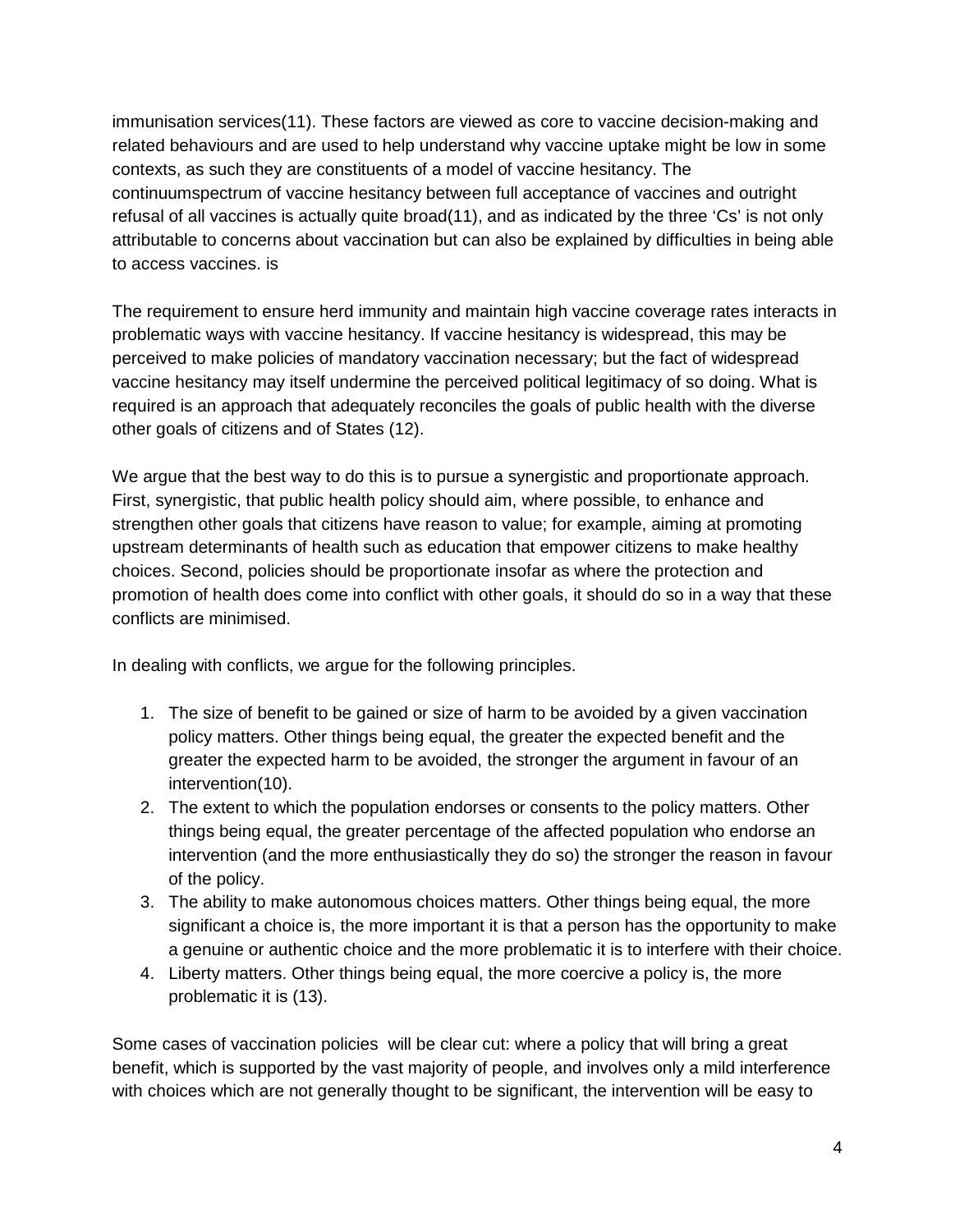justify. Where a policy will bring only a small benefit, and is opposed by the vast majority of the population, and involves a coercive interference with significant choices, then the intervention will definitely not be justified.

The more interesting cases—which this article focuses on—will be those within the middle. Ethical reasoning alone will not be able to give universal answers to these questions, because which interferences are justifiable depends (among other things) on the level of general consent to the policy, and the significance of the choices interfered with. The level of consent will obviously vary relative to culture and time; and we will also have to take account of local differences in which choices are believed by particular communities to be significant. Because of the importance of contextual factors, the body of this article examines a number of country case studies, which each raise different questions of culture, political organisation, and level of consent.

## **Case studies**

#### *Italy and France: reinforcing mandatory policies in response to disease outbreaks*

Italy and France reinforced mandatory vaccination in September 2017 and January 2018, respectively. However, Italy reversed changes following an election in August 2018. The reasons for strengthening mandatory policies were that both countries had struggled with stagnating and declining uptake of childhood vaccines, with coverage remaining below WHO targets for some of them (14, 15). This transpired through an increase in the number of measles cases and an amplification of the magnitude of measles outbreaks across Europe, which led both countries to increase the number of mandatory vaccines to 11 in France and 10 in Italy (including measles).

Italy has a history of mandatory vaccination and the decision to widen the existing mandate in 2017 came from the Ministry of Health and the Constitutional Court of the Italian Republic to "safeguard health as a fundamental right of the individual and as a collective interest" (16). This top-down approach meant that mandatory vaccination became a central argument in the latest political elections, with populist parties the Five-Star Movement and the Northern League promising the people that it would scrap the law once in power. This promise was fulfilled at the beginning of August 2018 (17), but not in time for the start of the school year which left many parents unclear about their obligations to vaccinate their children in relation to school entry. Italian vaccine policy decision-making assumed a political dimension with politicians seeking to seek the approval of those with diverse views concerning immunisation.

In France, public health law has typically emphasised individual autonomy. The decision to increase the number of mandatory vaccines (until coverage rates reach satisfactory targets) came from a citizen consultation and an approach of participatory politics (15). It was also aimed at addressing vaccine hesitancy by sending a signal to the wider population that vaccination is a social good and a vital part of public health. Previous confidence crises around Hepatitis B and A, H1N1 vaccination highlighted the need for more transparency and engagement of both the general public and healthcare workers in decision-making around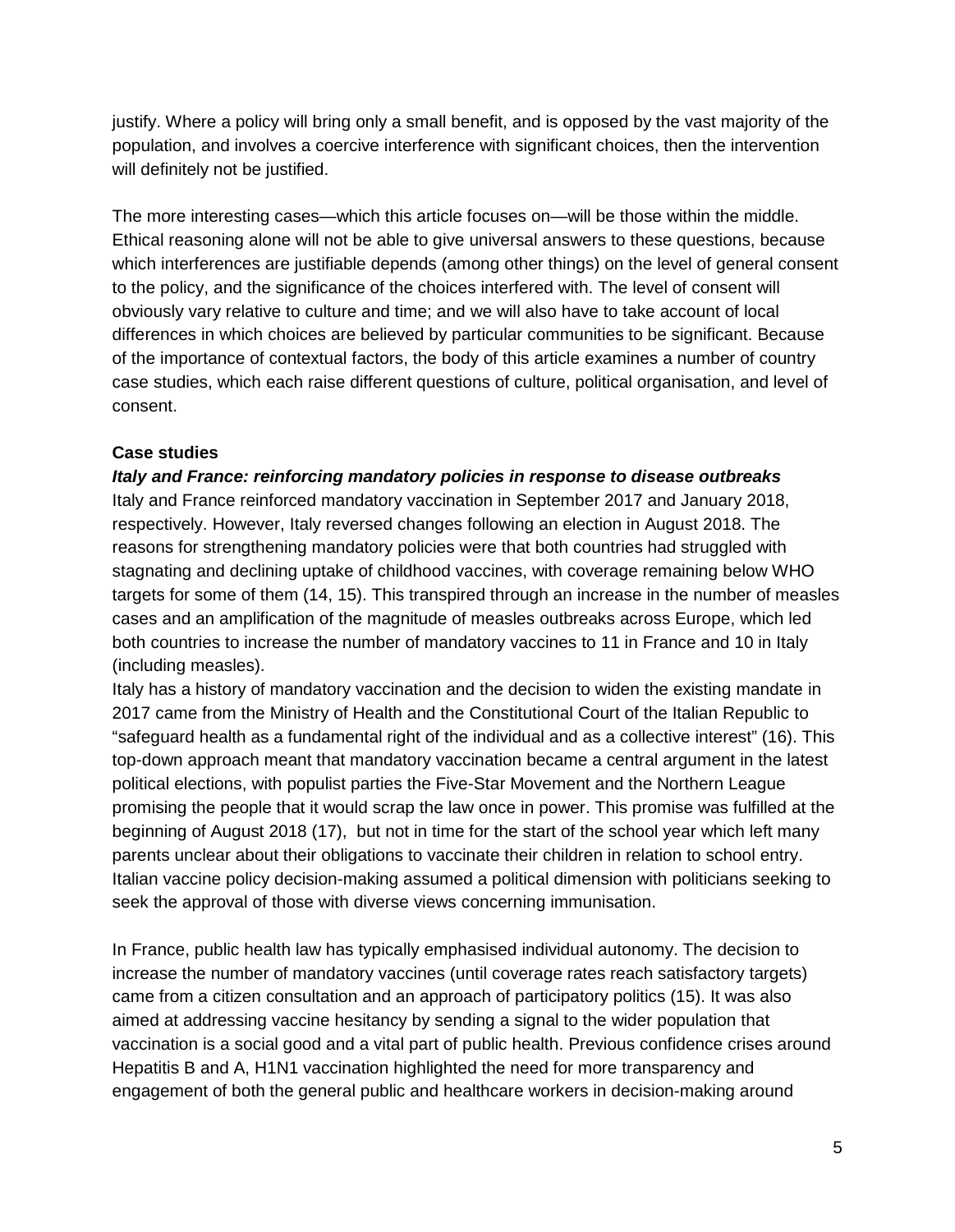vaccination. The report from the citizen consultation states that the 11 vaccines should remain mandatory only until coverage and confidence have increased and are back to acceptable levels.

In both countries, the new mandatory policies required children to be vaccinated to attend school, unless they have a medical contraindication. In France, children can be denied entry if they are not vaccinated within three months of admission and parents might face a fine or imprisonment (18). In Italy however, children could still attend school provided their parents pay a fine and speak to their local vaccine providers (19).

The impact of the laws has been different in both countries. In Italy, large 'Vaccine Freedom Marches' took place in the summer of 2017 in response to the introduction of the new law, which had initially made 12 vaccinations mandatory. This public protest was as much a defiant vocal defence of civil liberties as a demonstration of vaccine hesitancy, although the antivaccine movement in Italy has a strong foothold. As a result of the marches the Italian government relaxed its planned laws, dropped the rates of proposed fines, reduced the number of mandatory vaccines to 10 and scrapped the obligation to report parents who don't comply with the law to authorities - a move which could, in extreme cases, have left parents at risk of losing custody (20). However, the mandatory policies (which have now been reversed) did result in increases of vaccine coverage (19). In France, experts have raised concerns that the new law could polarize opinions on vaccination but the impact remains to be seen (15).

# *USA: Mandating with exemptions*

The United States of America (USA) has a longer history of applying different measures for encouraging and enforcing immunization and since vaccines fall under the public health jurisdiction of individual States, there is some variation in immunization laws and requirements (21-23). Mandatory vaccination dates from 1809 when Massachusetts legislated compulsory smallpox vaccination and the Supreme Court upheld individuals' rights to pass compulsory immunization laws in 1905 and 1922. Compulsory vaccination became more commonplace from the 1960s/70s when it was associated with efforts to eliminate measles transmission in school settings(24).

All States require children to be fully immunized before starting school but most States allow for medical, religious or philosophical exemptions(25). Almost all States grant religious exemptions for persons who have deeply held religious beliefs in opposition to immunization. Eighteen States allow philosophical exemptions, which allow parents to decline immunization for their children because of personal, moral or other beliefs. However, in the case of Virginia this exemption applies only to the Human Papilloma Virus Vaccine, and in Missouri this exemption only applies to child care facilities and not to public schools. In some States, for example, Mississippi, West Virginia and California, only medical exemptions have been allowed(26). The process for obtaining exemptions also varies from State to State. Some States require special paper-work, and others allow simple parental declarations(21).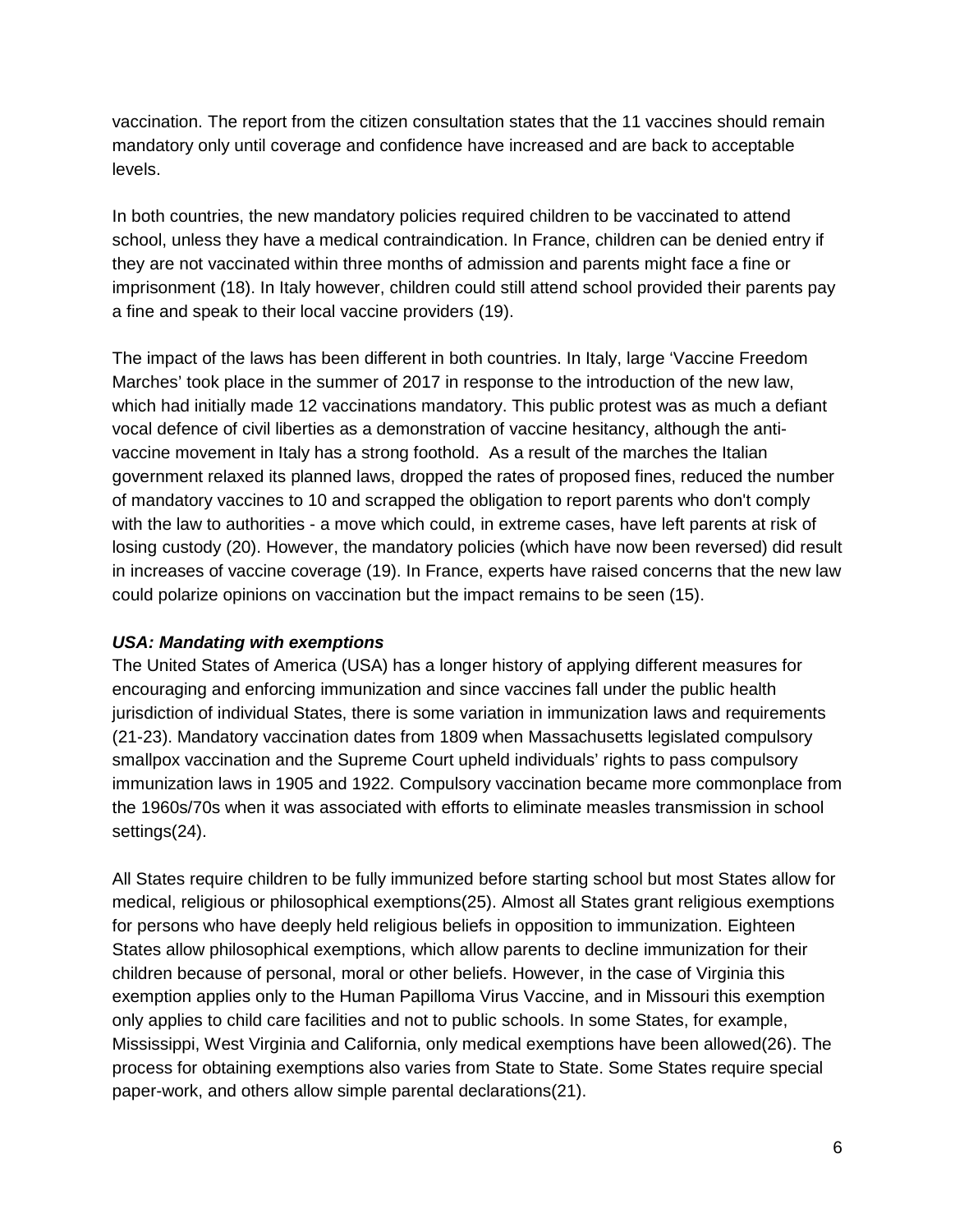The ease by which you can obtain exemptions in individual States has been shown to have a correlation with disease prevalence rates, which suggests that making it more difficult for parents to opt out increases vaccine uptake (27). Recent research also indicates that children who are exempted from immunisation are 22 times more likely to acquire measles and 6 times more likely to acquire pertussis than immunised children (28). The incidence rates of measles and pertussis in vaccinated children who live in areas with higher numbers of exempted children are also higher, which raises questions about how granting exemptions for some children can place others at increased risk of contracting disease (28).

#### *Rural area in Ethiopia: Promoting shared responsibility for immunization*

Significant emphasis is placed on promoting shared individual, community and governmental responsibility for immunization against vaccine preventable diseases in the Global Vaccine Action Plan (29). Projects that seek to engender shared responsibility for vaccination can however result in unexpected by-products, as was the case in a community engagement immunization project in north-west Ethiopia (30). Active engagement of health development army members and *kebele* (smallest administrative unit in Ethiopia) leaders in promoting immunization resulted in action that was not planned by the project implementers. This was a community self-regulation strategy which involved sanctions for non-immunization that were agreed by *kebele* members and applied by the *kebele* leadership without input from district health officers or the project implementers. They were issued where there was evidence of complete disregard of guidance provided by health workers and were not limited to vaccine default but also covered health facility non-attendance for childbirth. The latter was actually the only instance cited where a monetary penalty of 500 Ethiopian Birr (approximately US\$18) had been issued. With regards to vaccination, sanctions mainly served as a deterrent, a last resort for persistent non-immunisers. This self-regulation strategy provided evidence that the community engagement project had fostered shared responsibility for immunization, but it also raised questions about: i) who is qualified to determine the type of sanctions that should be applied, ii) if monetary, who collects fines and how should they be invested, iii) at what level of the health system should these types of measures be ratified?

This community action is interesting in that it is decided at a more local level rather than imposed by higher levels of the health ministry or government. To what extent it was completely democratic is up for question, but the research findings suggested that the sanctions were endorsed by a variety of community members and suggested by members of the health development army who work closely with mothers in neighbouring households (30). Hence, although this community self-regulating exercise did give rise to questions about the coercion and individual rights, it encroached less on civil liberties in that the sanctions were agreed in keeping with pre-existing community accountability mechanisms, which involve community members and representatives.

#### **Discussion**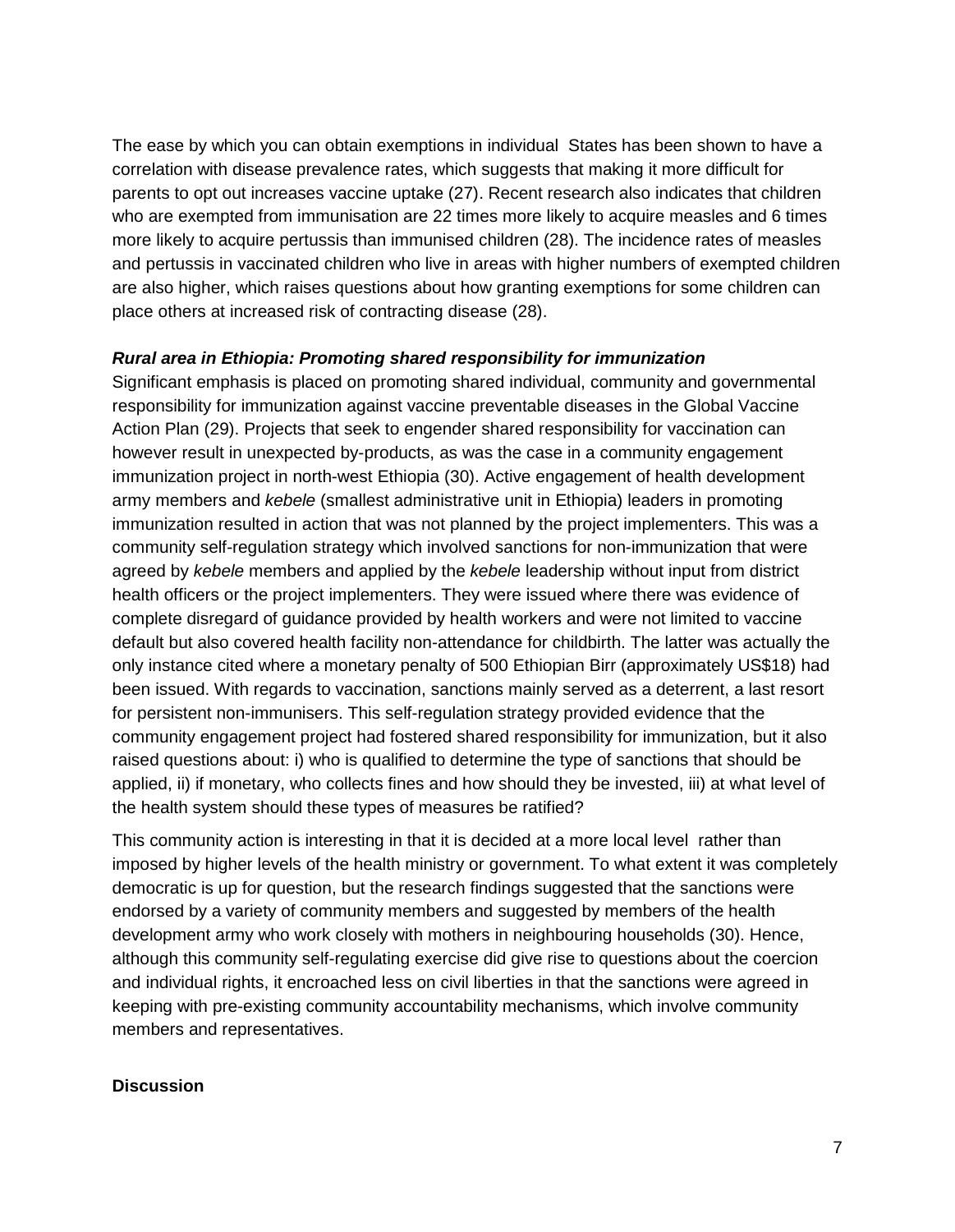The recent move towards tougher vaccination policies is indicative that health professionals and government leaders feel that they have not succeeded at communicating the public health value of immunization and now have to resort to more coercive action to prevent further measles outbreaks and enable programmes to achieve WHO vaccine coverage recommendationsensure ...... There is also a sense of fatigue over stagnating uptake rates in countries that pioneered early vaccines and where the population level benefits of vaccination seem to have obscured individuals' perceptions of need for protection.

As the three case studies reveal, there are different tools that can be used by authorities wishing to ensure adequate levels of vaccine coverage to ensure herd immunity. These include building trust in immunization as a social good, mobilising social norms to express social disapproval of vaccine hesitancy which are is an implicit goals of the French mandates, making access to some public services (e.g. schools and kindergarten) dependent on vaccination as is the case in the USA,. community designed sanctions as documented in the Ethiopian case study, and the use of fines as instigated in the 2017 Italian vaccine mandates.

Where it is feasible to maintain adequate rates of vaccination without resorting to mandatory measures, then this is to be preferred. This follows both from our ethical framework, and from more general policy considerations. Any ethics approach needs to take seriously the need to justify to individuals who are coerced why the State is acting as it is. Given that enforced vaccination will (a) infringe on the bodily integrity of individuals and (b) will be strongly resisted by some for reasons of religion or personal belief (these reasons correspond to liberty and to autonomy in our ethics framework) the authority would need to be able to show that the interference was not disproportionate. Where herd immunity would be achievable without such measures it seems very likely that it would be judged disproportionate. So we would agree with Verweij and Dawson (31) that participation in vaccination programmes "should, generally, be voluntary unless compulsory vaccination is essential to prevent a concrete and serious harm."

From a policy perspective, it is important to reflect on the experiences in Italy and elsewhere, which should remind us that introducing a coercive policy without the relevant social licence to enforce it can undermine the public trust necessary to ensure high vaccination rates. So the best situation is one where mandatory vaccination is not required; and where even if mandatory measures are required, the policy should be undergirded by a commitment to building trust in immunisation, and understanding of immunization as a social good.

However, it would be wrong to draw the conclusion that mandating vaccination is always unethical. Where there are specific contexts in which there is no other way of controlling outbreaks, then mandating vaccination can be proportionate. Justifying policies of mandated vaccination requires balancing the health benefit to be achieved against the reduction in liberty and autonomy, and doing so in a way that can be seen to be fair. Given the ideal of social trust, we would recommend that mandatory systems of vaccinations (e.g. French case study) should be temporary and kept under review. As Colgrove (10) argues, there is case to be made for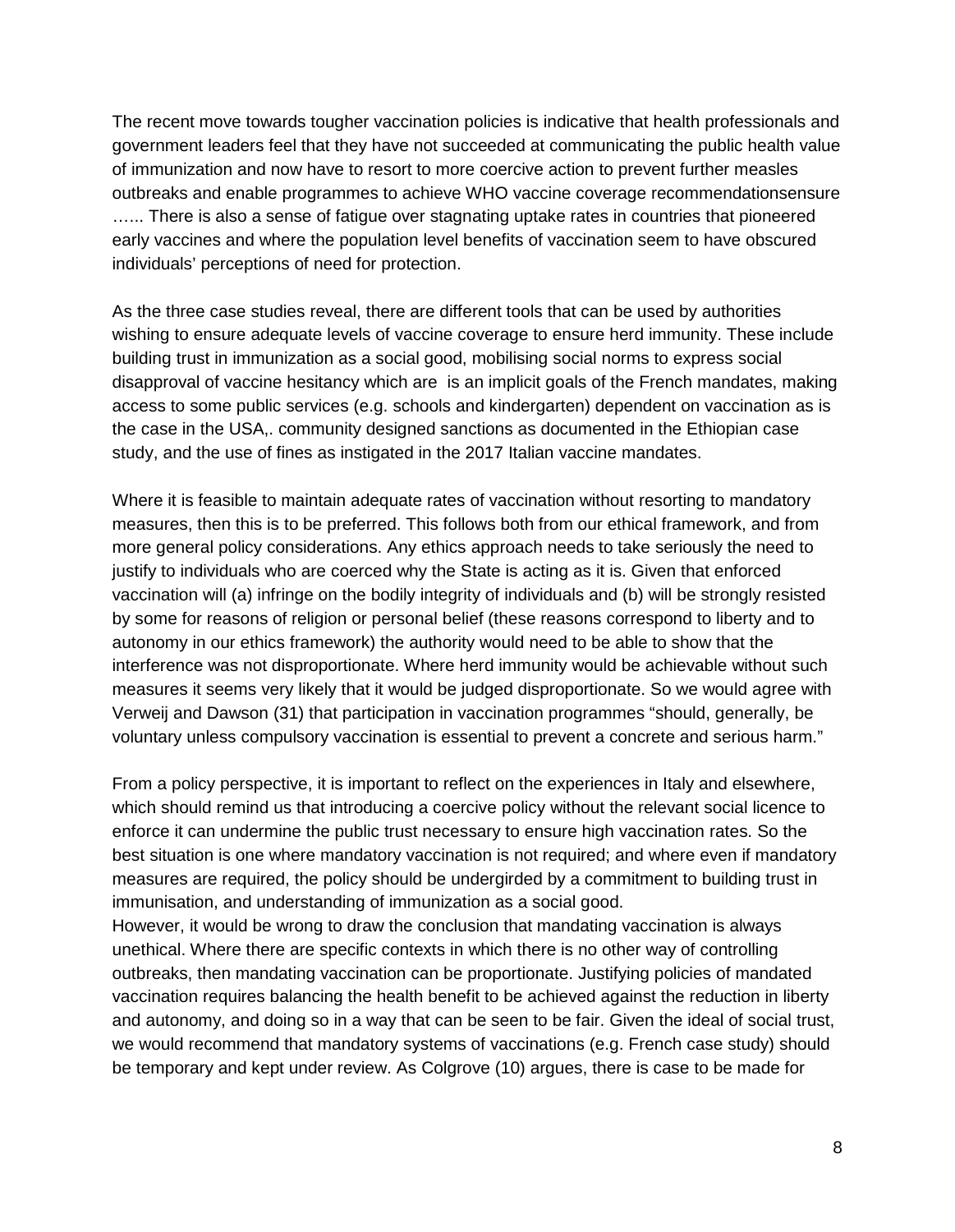mandatory policies to be closely aligned with persuasive action that encourages parents to immunise their children.

An important prerequisite for mandatory vaccination campaigns is an adequate scheme of vaccine surveillance and compensation for vaccine-caused harms. Although some claims of harms from vaccination made by anti-vaccination campaigners are clearly unsubstantiated it is widely accepted that vaccines can have side effects, most of which are mild and time limited, however more severe and rare and unexpected side-effects can occur. A documented example of the latter is the increase in incidence of intussusception in infants following the administration of a rotavirus vaccine (RotaShield©, Wyeth) which led to the withdrawal of this vaccine from the market (32). This withdrawal happened very quickly due to the effective post-licensure vaccine safety monitoring administered by the US Centers for Disease Control and Prevention. Such monitoring, which is core to vaccine surveillance is a critical aspect of immunization programme management. If vaccination is to be enforced there is a clear case for a national vaccination injury compensation programme. All G8 countries apart from Canada and Russia have a national vaccine injury compensation program (33).

Mandatory vaccination policies also need to take a stance on exemptions. Navin and Largent (34) helpfully distinguish three types of strategies for managing objections: Eliminationism (not allowing non-medical exemptions), Prioritizing Religion (allowing only religious based exemptions, and not ones based on other personal beliefs), and Inconvenience (allowing both religious and personal belief based exemptions, but making it inconvenient enough to receive such an exemption that those whose objection is not strongly-held are likely to be deterred).

Where a policy is one to which someone has a genuine objection of conscience, it is a serious matter to mandate overriding this objection; as in the Italian case, the perception of State overreach may have made the mandatory policy (that has now been reversed) counterproductive. So we think that there are reasons to allow some non-medical exemptions in most cases. It is difficult to articulate what makes an objection a religious one, and within the context of a secular State it is also difficult to justify why religious objections should be afforded a special status. So, we think it is difficult to justify prioritising religion. To the extent that there is a worry about too many people claiming exemptions, it would be better to keep a cap on numbers in a way that is neutral between religious and nonreligious reasons, perhaps by making exemption less convenient. An example of a religious reason for declining an immunisation or seeking an exemption from participating in a vaccine programme is the intranasal influenza vaccine, which contains porcine gelatine as a stabilizer. When the primary school age influenza vaccine programme was piloted and introduced in England it was met by resistance from Muslim and Jewish population groups(35). Not all members of these groups refused the vaccine for their child, but many did choose to forgo the vaccine, and some questioned why they were not offered the inactivated vaccine (which does not contain porcine gelatine) which is used in the Flu programme for other age and risk groups. Some were also precluded from making an active decision for their children when religious schools refused to support this school-based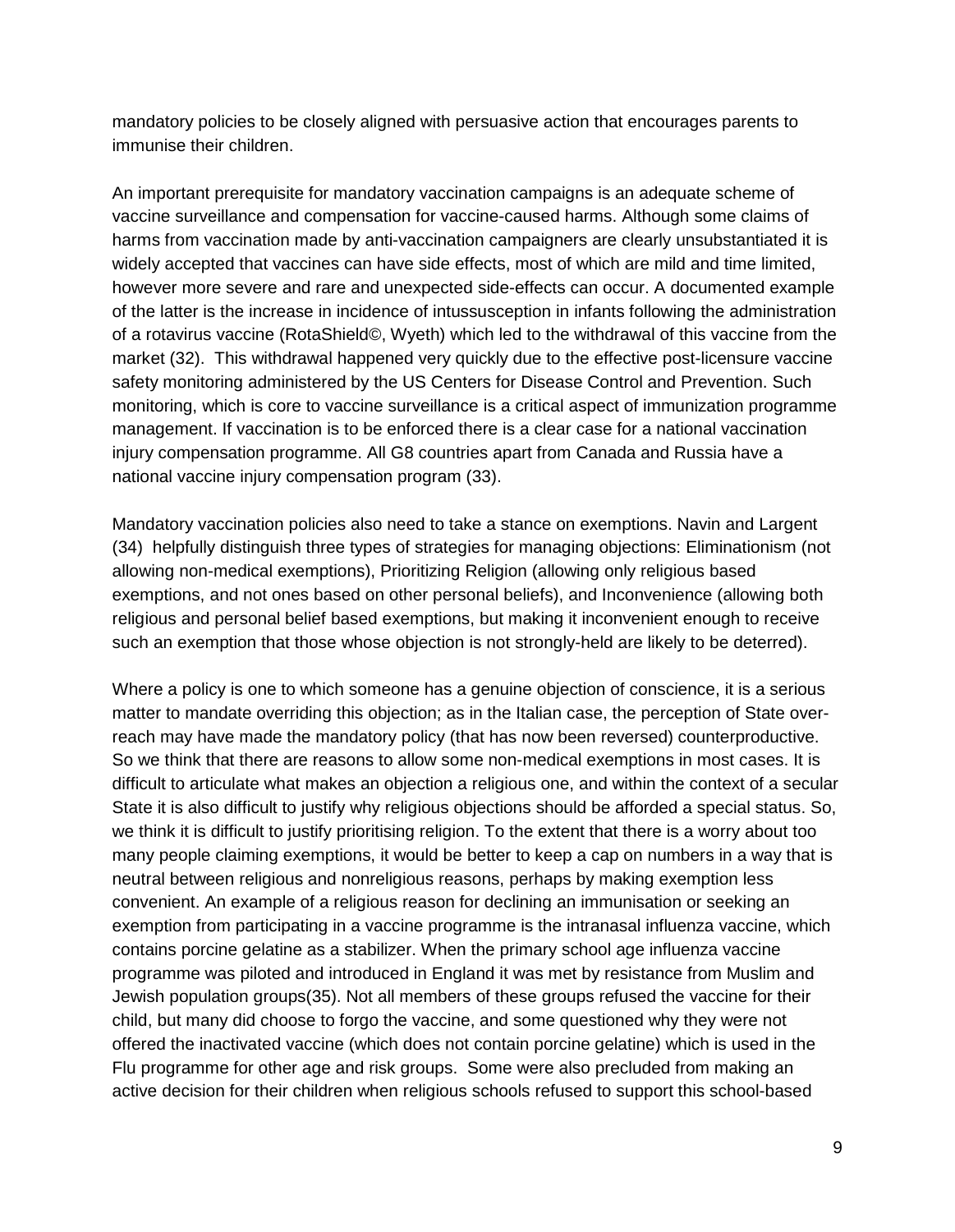immunisation programme. From a public health perspective, the health agency responsible for the vaccination programme was assured that children who did not receive the vaccine would benefit from herd immunity achieved as part of the programme. Especially since this programme did not require high levels of uptake to achieve herd immunity. At an individual level Muslim parents weighed up whether they thought that influenza was serious enough for them to contravene religious ordinances, or whether they were sufficiently concerned to obtain the inactivated vaccine privately for their child. This example raises several issues regarding equity and health protection and State responsibility to provide immunisations that are acceptable for all groups, and parents' individual rights to decide whether their child should receive a vaccine. It could be argued that schools which refused to support the programme were restricting access to public health interventions and should have signposted parents to this programme and how they could access an influenza vaccine for their child even if they were unwilling to host immunisation teams at their schools.

The main reasoning given for the sanctions in the Ethiopian case study was to maintain and secure respect for valuable health resources which were recently established at *kebele* level as part of the Ethiopian Health Extension Programme. This is pertinent since it matches an approach proposed by Patryn and Zagaya (36), who discuss questions of coercion and enforcement in a review of vaccine related sanctions (welfare cuts, fines, exclusion from schools and theme parks and restrictions on freedom) applied in different countries. They suggest an approach, whereby individuals are required to contribute to treatment costs if they contract the illness for which they refused immunization. This argument corresponds with the desire to protect and respect health resources observed in the community self-regulation applied in Ethiopia, and provides an alternative approach to sanctions, which are hard to apply fairly and not always effective (37). However, this approach may be problematic to apply across different health systems, specifically the NHS in England, which offers free care at the point of access to its citizens. It could also be difficult to administer for example, in cases where the cause of illness is not easy to define, the patient is seriously ill and not in a position to provide a financial contribution, and where someone is responsible for infecting others.

### **Conclusion: the need for a measured approach and further debate**

So, what is the answer? Is there a place for penalties for non-compliance? We have argued for a measured approach that protects fundamental human rights to evidence-based information and medical counsel to support health decision-making and raise awareness about the role of immunization in protecting the wider community. We think more emphasis needs to be placed on immunization as a means to promote social good, to reduce harm and protect vulnerable groups. This is of particular importance with reference to highly infectious diseases such as measles which can have serious sequelae for susceptible populations, especially those who cannot be immunized due to underlying medical conditions. There needs to be a franker discussion about the moral duty to prevent harm by being vaccinated and the consequences of refusing vaccination both for individuals and their social networks. We feel less comfortable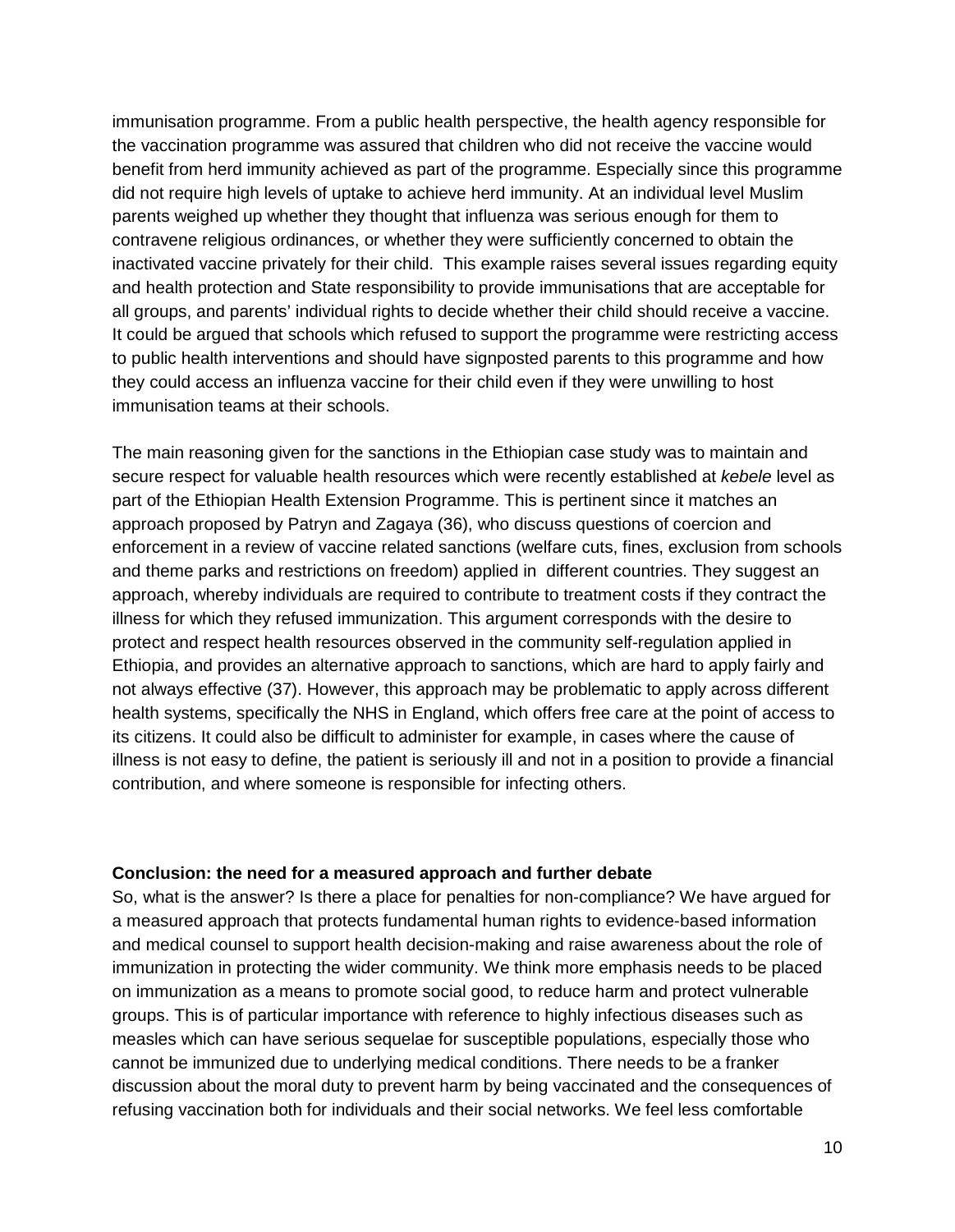about the introduction of fines, and laws that require intermediaries to report vaccine refusers to health authorities. There could however be a case for mandating immunization as an entrance requirement to educational establishments with appropriate recourse for medical, philosophical and religious exemptions. Any type of exclusionary mechanisms must however be undergirded by tailored and socio-cultural appropriate immunization information materials, counsel and vaccination services. The immunization experience needs to be positive and potential vaccine beneficiaries need the opportunity to voice hesitation and receive appropriate and sensitive guidance. While there is a place for mandatory measures, these need to be proportionate, and where feasible allow exemptions and to occur on a temporary basis.

# **Compliance with Ethical Standards**

# **Conflicts of interest**

Tracey Chantler, Emilie Karafillakis and James Wilson have no conflicts of interests to report.

## **Acknowledgements**

The research was supported by the National Institute for Health Research Health Protection Research Unit (NIHR HPRU) in Immunisation at London School of Hygiene & Tropical Medicine in partnership with Public Health England (PHE). The views expressed are those of the author(s) and not necessarily those of the NHS, the NIHR, the Department of Health or Public Health England. This paper also draws on some research findings from a study funded by 'The International Rescue Committee', the grantee to the International Initiative for Impact Evaluation (3ie).

# **Author Contributions**

Tracey Chantler wrote the first draft of this paper. Emilie Karafillakis and James Wilson commented on the first draft and contributed to writing the final draft.

### **References**

1. Ward JK, Colgrove J, Verger P. France's risky vaccine mandates. Science. 2017;358(6362):458-9.

2. Tidman Z. Vaccination law amendment fuels protests The Italian Insider.

3. Winslow CEA. Statistics of Small-Pox and Vaccination. Publications of the American Statistical Association. 1903;8(61):279-84.

4. Wolfe RM, Sharp LK. Anti-vaccinationists past and present. BMJ. 2002;325(7361):430-2.

5. Durbach N. Bodily Matters: The Anti-Vaccination Movement in England, 1853–1907. Radical Perspectives

Durham, N.C: Duke University Press; 2005.

6. Walker G. Health as an Intermediate End and Primary Social Good. Public Health Ethics. 2018;11(1):6-19.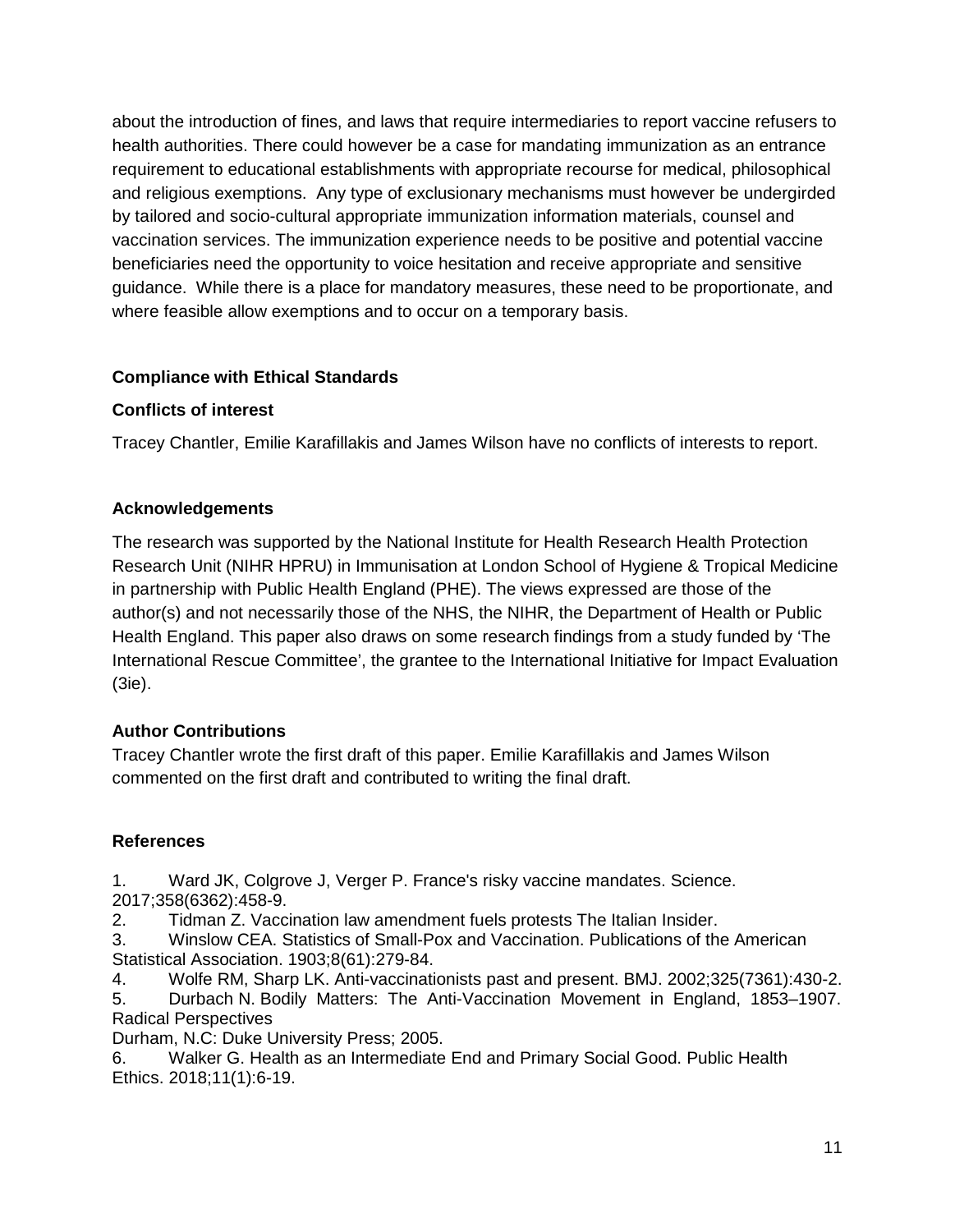7. Tasioulas J, Vayena E. The place of human rights and the common good in global health policy. Theoretical Medicine and Bioethics. 2016;37(4):365-82.

8. Wilson J. The right to public health. Journal of Medical Ethics. 2016;42(6):367.

9. Kass NE. An Ethics Framework for Public Health. American Journal of Public Health. 2001;91(11):1776-82.

10. Colgrove J. Vaccine Refusal Revisited — The Limits of Public Health Persuasion and Coercion. New England Journal of Medicine. 2016;375(14):1316-7.

11. WHO SAGE Vaccine Hesitancy Working Group. Report of the SAVE Working Group on Vaccine Hesistancy

[http://www.who.int/immunization/sage/meetings/2014/october/SAGE\\_working\\_group\\_revised\\_r](http://www.who.int/immunization/sage/meetings/2014/october/SAGE_working_group_revised_report_vaccine_hesitancy.pdf?ua=1) [eport\\_vaccine\\_hesitancy.pdf?ua=1](http://www.who.int/immunization/sage/meetings/2014/october/SAGE_working_group_revised_report_vaccine_hesitancy.pdf?ua=1) (accessed 26th Nov 2018): 2014.

12. Rydin Y, Bleahu A, Davies M, Dávila JD, Friel S, De Grandis G, et al. Shaping cities for health: complexity and the planning of urban environments in the 21st century. The Lancet. 2012;379(9831):2079-108.

13. Wilson J. Why It's Time to Stop Worrying About Paternalism in Health Policy. Public Health Ethics. 2011;4(3):269-79.

14. Filia A, Bella A, Del Manso M, Baggieri M, Magurano F, Rota MC. Ongoing outbreak with well over 4,000 measles cases in Italy from January to end August 2017 − what is making elimination so difficult? Eurosurveillance. 2017;22(37):30614.

15. Ward JK, Colgrove J, Verger P. Why France is making eight new vaccines mandatory. Vaccine. 2018;36(14):1801-3.

16. Chirico F. The new Italian mandatory vaccine Law as a health policy instrument against the anti-vaccination movement. Ann Ig. 2018;30(3):251-6.

17. Paterlini M. Italy suspends mandatory vaccination of nursery children after Senate vote. BMJ. 2018;362.

18. Association Française de Pédiatrie Ambulatoire. Obligation Vaccinale: Ce Qu'il Faut Savoir<https://afpa.org/obligation-vaccinale/>(accessed 4th July 2018) 2018.

19. Bonanni P. Enlarged free childhood vaccination offer in Italy proposed to curb the rise in the growing anti-vaccine message. Expert Rev Vaccines. 2018;17(2):103-5.

20. The Local. Italy set to relax its controversial child vaccine law. The Local. <https://www.thelocal.it/20170705/italy-set-to-relax-its-controversial-child-vaccine-law5th>July 2017.

21. Orenstein WA, Hinman AR. The immunization system in the United States — The role of school immunization laws. Vaccine. 1999;17:S19-S24.

22. MacDonald N, Dubé E, Butler R. Vaccine hesitancy terminology: A response to Bedford et al. Vaccine. 2017.

23. Attwell K, Navin MC, Lopalco PL, Jestin C, Reiter S, Omer SB. Recent vaccine mandates in the United States, Europe and Australia: A comparative study. Vaccine. 2018;36(48):7377-84.

24. Colgrove J, Bayer R. Manifold restraints: liberty, public health, and the legacy of Jacobson v Massachusetts. American journal of public health. 2005;95(4):571-6.

25. NCSL National Conference of State Legislation. STATES WITH RELIGIOUS AND PHILOSOPHICAL EXEMPTIONS FROM SCHOOL IMMUNIZATION REQUIREMENTS <http://www.ncsl.org/research/health/school-immunization-exemption-state-laws.aspx2017>[cited 2018 16th October 2018].

26. Walkinshaw E. Mandatory vaccinations: The international landscape. CMAJ : Canadian Medical Association Journal. 2011;183(16):e1167-e8.

27. Rota JS, Salmon DA, Rodewald LE, Chen RT, Hibbs BF, Gangarosa EJ. Processes for obtaining nonmedical exemptions to state immunization laws. American Journal of Public Health. 2001;91(4):645-8.